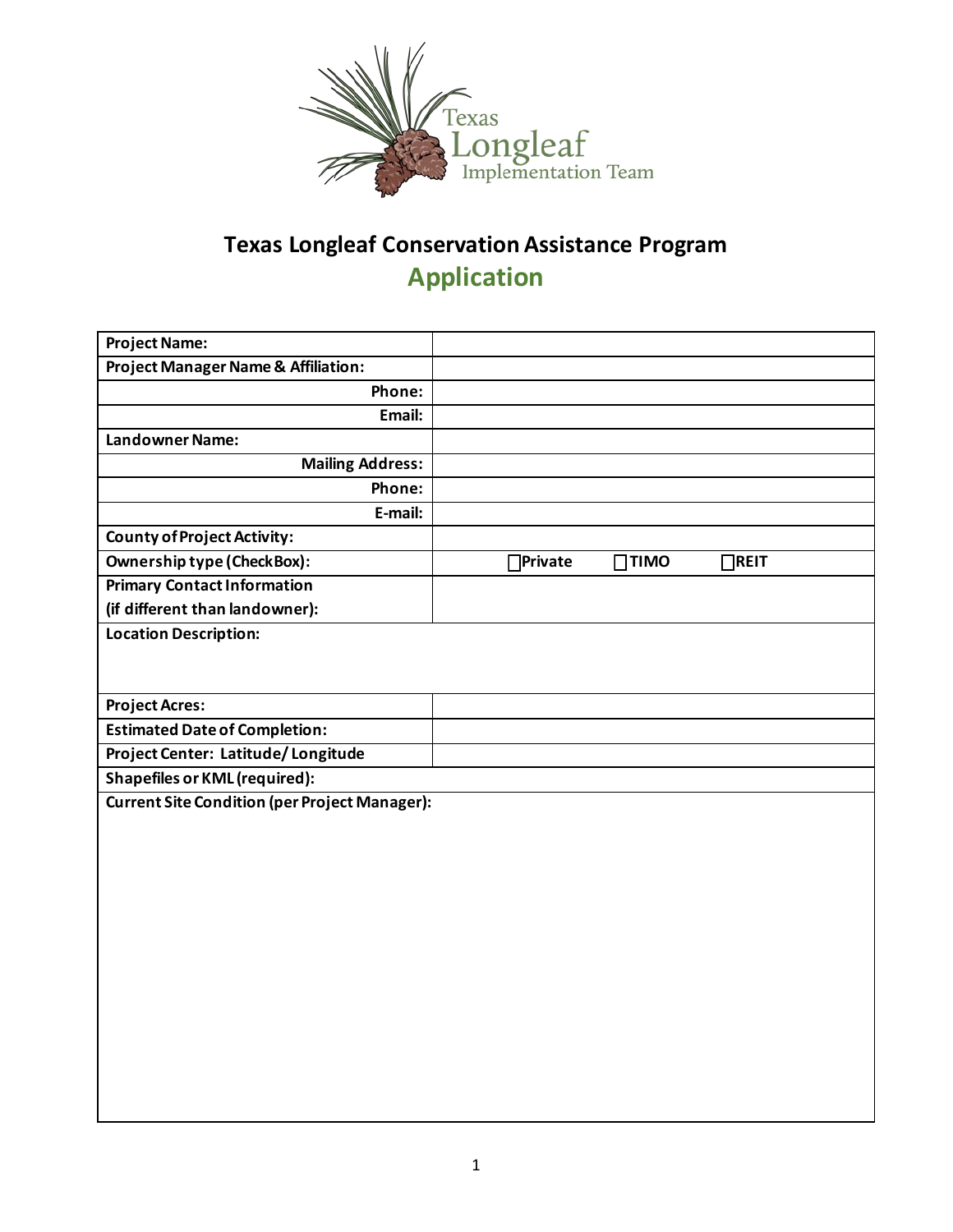

## **Brief Description of Proposed Management Activities and Objectives**:

## **Reimbursement Request:**

| <b>PRACTICE</b>                                         | <b>2021 TLCAP</b><br><b>Reimbursement</b> | Project<br>Acres / # | <b>Total Requested</b><br><b>Reimbursement</b> | <b>Approx. Practice</b><br><b>Date</b> |  |  |  |
|---------------------------------------------------------|-------------------------------------------|----------------------|------------------------------------------------|----------------------------------------|--|--|--|
| <b>SITE PREPARATION</b>                                 |                                           |                      |                                                |                                        |  |  |  |
| Mechanical                                              | \$100/ac                                  |                      | \$                                             |                                        |  |  |  |
| Air or Ground Herbicide                                 | \$45/ac                                   |                      | \$                                             |                                        |  |  |  |
| Rx Fire including fire lines                            | \$20/ac                                   |                      | \$                                             |                                        |  |  |  |
| <b>Site Prep Total:</b>                                 | Max: \$165/ac                             |                      | \$                                             |                                        |  |  |  |
| <b>PLANTING</b>                                         |                                           |                      |                                                |                                        |  |  |  |
| Containerized seedlings                                 | \$0.14/ea                                 |                      | \$                                             |                                        |  |  |  |
| Hand-plant                                              | \$30/ac                                   |                      | \$                                             |                                        |  |  |  |
| <b>Planting Total:</b>                                  |                                           |                      | \$                                             |                                        |  |  |  |
| <b>CONVERSION THROUGH SILVICULTURE - Interplanting</b>  |                                           |                      |                                                |                                        |  |  |  |
| Containerized seedlings                                 | $$0.14$ /ea                               |                      | \$                                             |                                        |  |  |  |
| Hand-plant                                              | \$30/ac                                   |                      | \$                                             |                                        |  |  |  |
| <b>Conversion Total:</b>                                |                                           |                      | \$                                             |                                        |  |  |  |
| <b>MAINTENANCE</b>                                      |                                           |                      |                                                |                                        |  |  |  |
| Rx Fire including fire lines                            | \$20/ac                                   |                      | \$                                             |                                        |  |  |  |
| Band spray over planted<br>seedlings                    | \$30/ac                                   |                      | \$                                             |                                        |  |  |  |
| Hand control of competition                             | \$65/ac                                   |                      | \$                                             |                                        |  |  |  |
| Brush management herbicide<br>broadcast (air or ground) | \$50/ac                                   |                      | \$                                             |                                        |  |  |  |
| <b>Maintenance Total:</b>                               | Max: \$165/ac                             |                      | \$                                             |                                        |  |  |  |

**Total Reimbursement Request: \$**